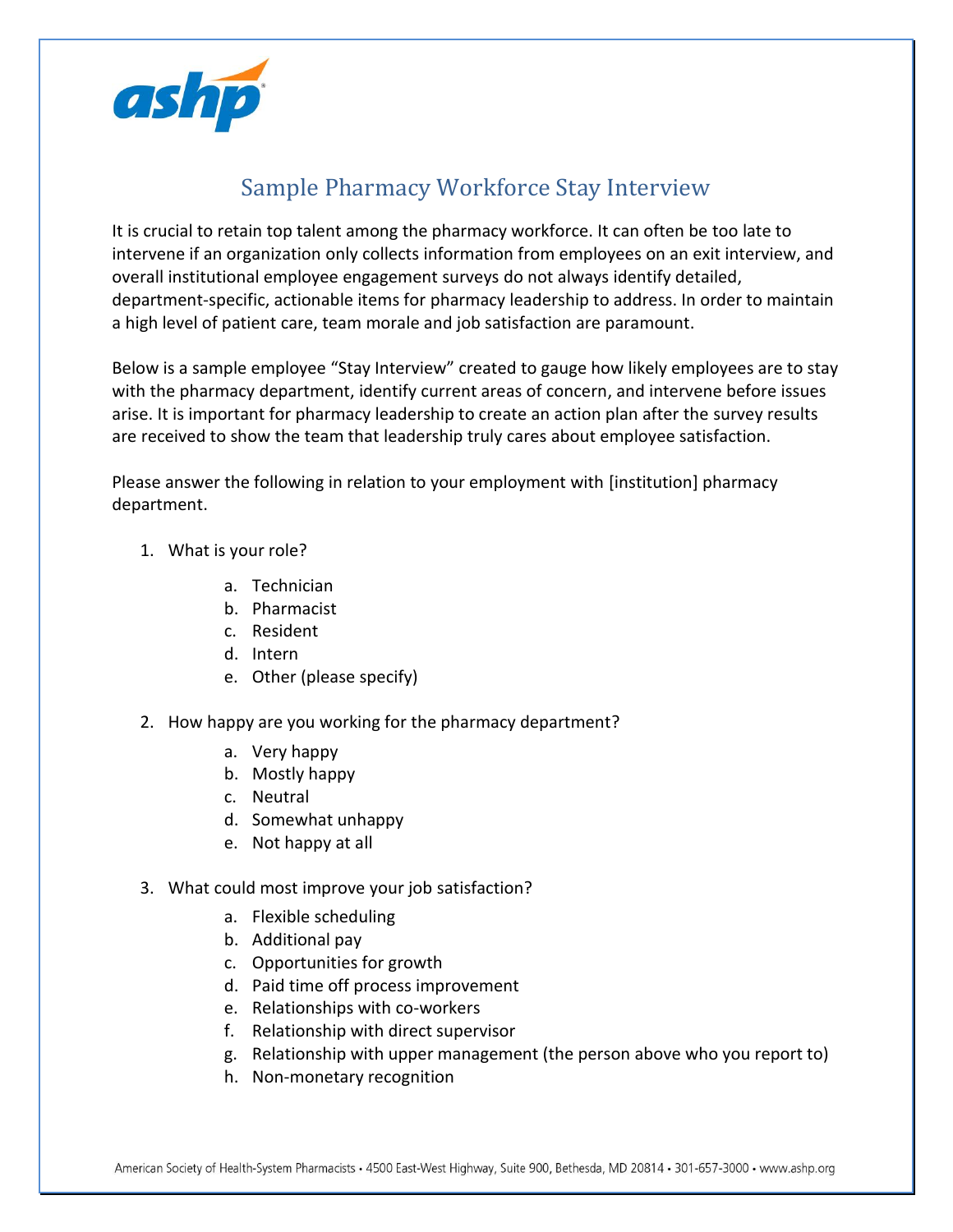

- 4. What factor could most influence your decision to STAY with the pharmacy department in the near future?
	- a. Scheduling flexibility
	- b. Leadership
	- c. Opportunity to grow and learn
	- d. Feeling appreciated
	- e. Job satisfaction
	- f. Job promotion
	- g. Recognition
- 5. What factor could most influence your decision to LEAVE the pharmacy department for another department or organization?
	- a. Scheduling flexibility
	- b. Leadership
	- c. Unchallenging work
	- d. Unmanageable workload
	- e. Feeling unappreciated
	- f. Opportunities for higher pay
	- g. Return to school
	- h. Job dissatisfaction
	- i. Opportunities for promotion
	- j. Lack of recognition
	- k. Physical working conditions
	- l. Paid time off policy
- 6. What area in your current work environment needs to be addressed in the future?
	- a. Relationships with coworkers
	- b. Employee benefits
	- c. Paid time off
	- d. Job responsibilities
	- e. Challenging work
	- f. Relationship with supervisor
	- g. Pay
	- h. Senior leadership
	- i. Training
	- j. Job security
	- k. Relationship with patients/customers
	- l. Flexible scheduling
	- m. Support to attend external educational events or meetings
	- n. Feeling like a team
	- o. Physical working conditions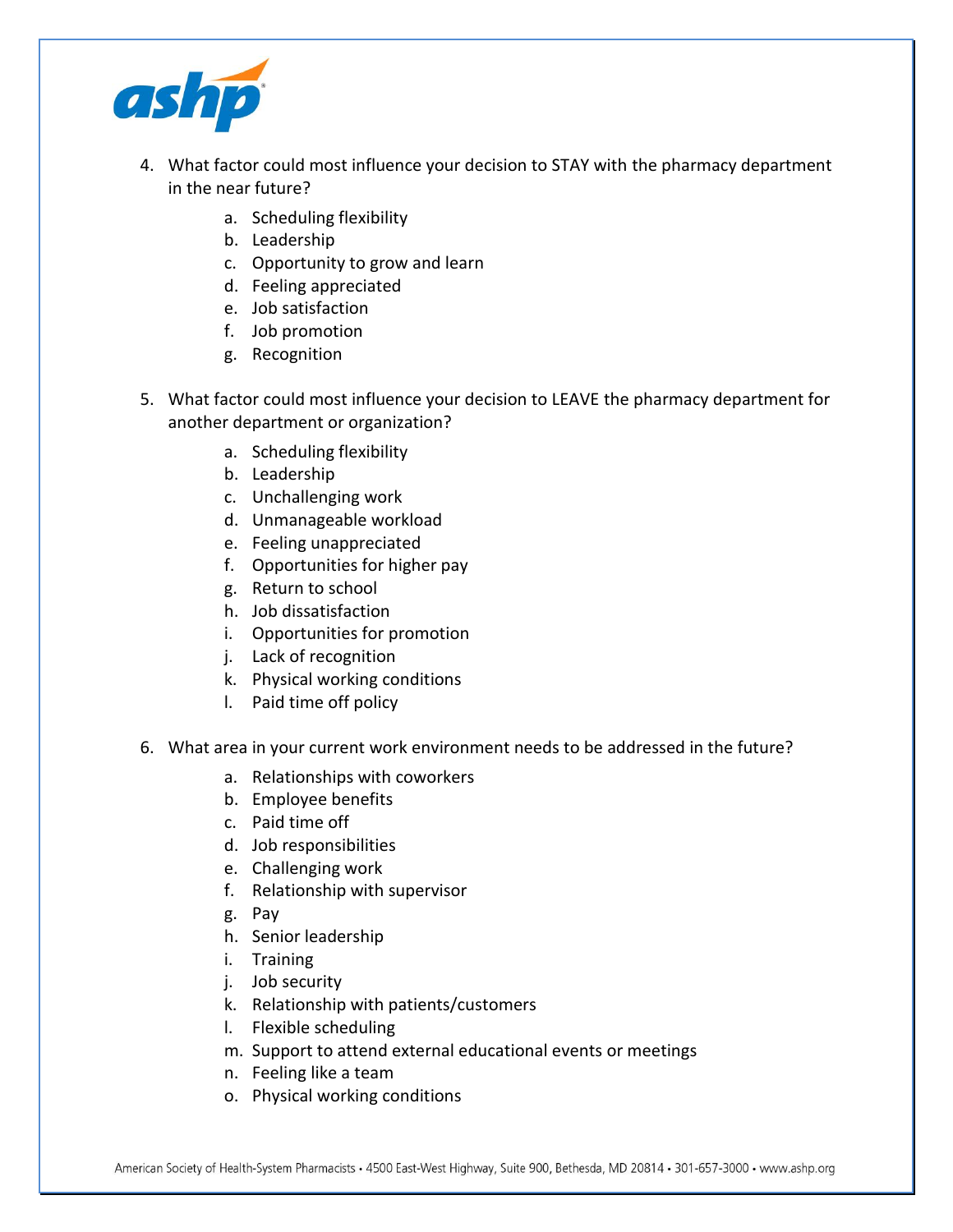

- 7. How often do you feel you have been given access to the tools and resources necessary to provide high quality care and service to patients or customers?
	- a. Always
	- b. Frequently
	- c. Sometimes
	- d. Never
- 8. Are there areas you would like to learn more about within your job role?
	- a. Yes, and I have requested this from my direct supervisor
	- b. Yes, but I have not requested this from my direct supervisor
	- c. No
- 9. How often do you feel you are able to communicate openly with the person you report to?
	- a. Always
	- b. Frequently
	- c. Sometimes
- 10. I feel that management listens to my concerns/ideas and takes them seriously?
	- a. Yes
	- b. No
- 11. I believe my work has meaning.
	- a. Yes
	- b. No
- 12. I believe departmental changes are well communicated to the team.
	- a. Yes
	- b. No
- 13. I believe the pharmacy leadership team cares about me.
	- a. Yes
	- b. No
- 14. I have taken more than 2 sequential vacation/time off days off in the last year.
	- a. Yes
	- b. No

American Society of Health-System Pharmacists • 4500 East-West Highway, Suite 900, Bethesda, MD 20814 • 301-657-3000 • www.ashp.org